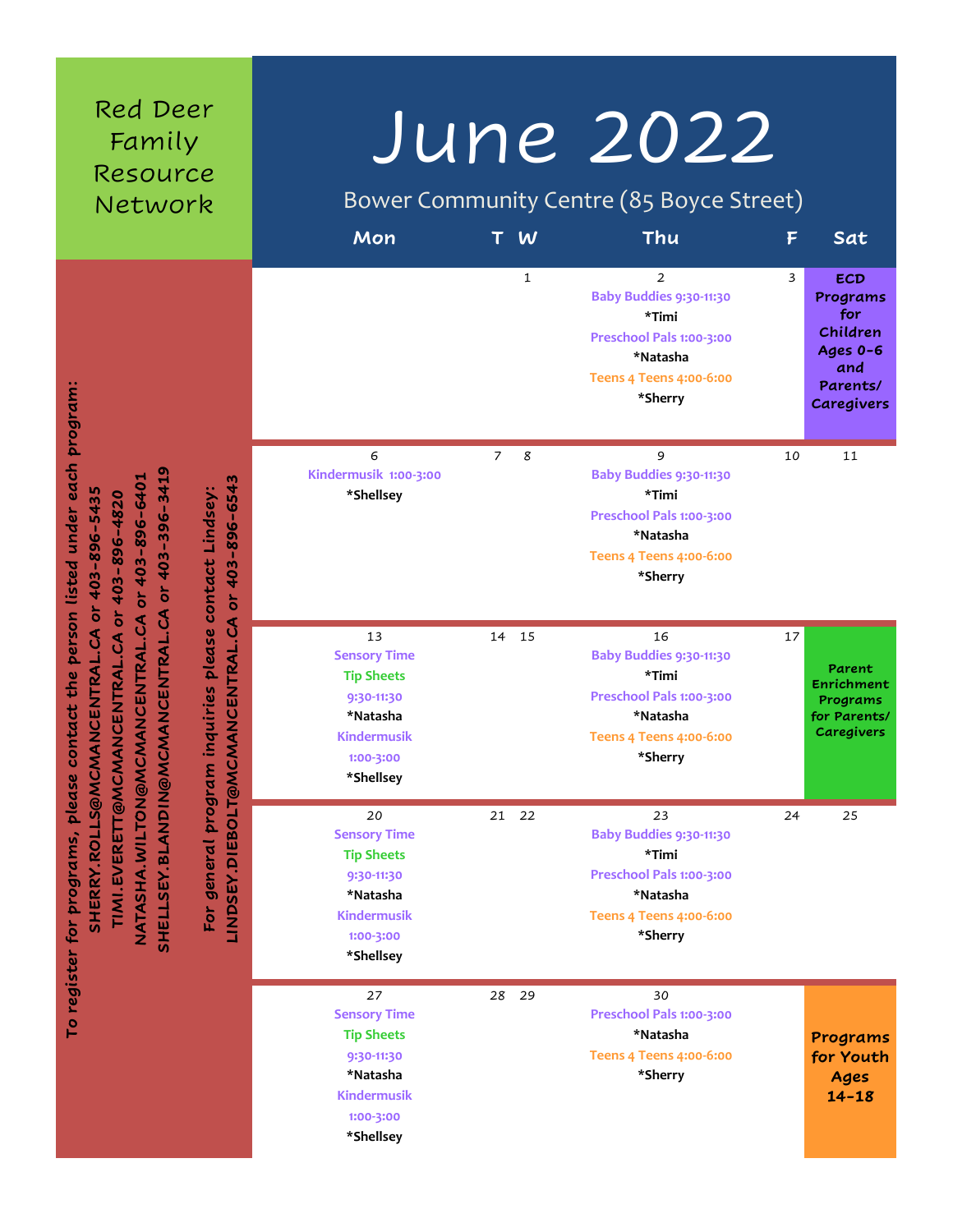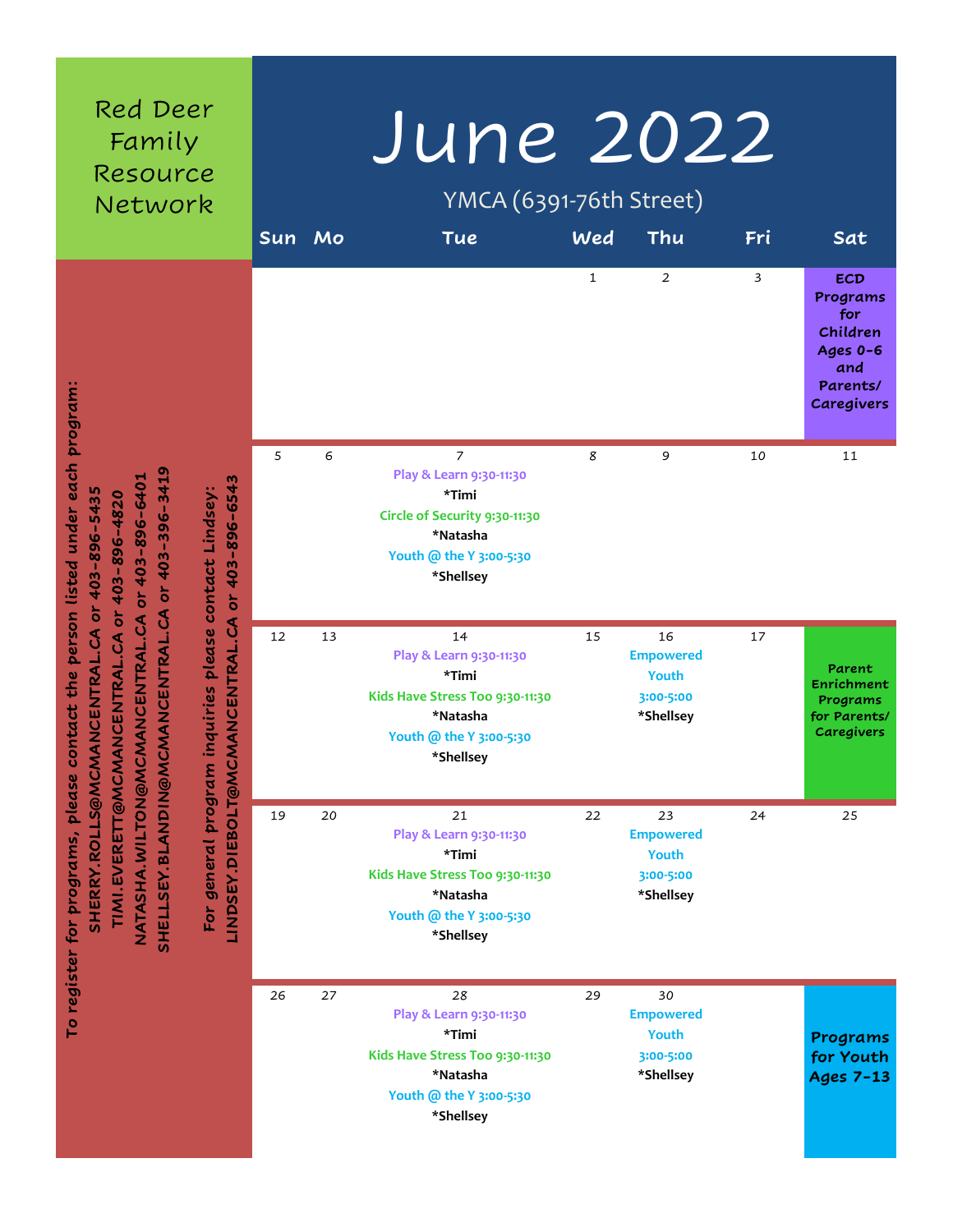| Red Deer<br>Family<br>Resource                                                                                                                                                                                                                                                                     |  | June 2022                                        |                                                          |                                                                                                                                                                                                     |                           |                                                                                                                     |                |  |  |
|----------------------------------------------------------------------------------------------------------------------------------------------------------------------------------------------------------------------------------------------------------------------------------------------------|--|--------------------------------------------------|----------------------------------------------------------|-----------------------------------------------------------------------------------------------------------------------------------------------------------------------------------------------------|---------------------------|---------------------------------------------------------------------------------------------------------------------|----------------|--|--|
| Network                                                                                                                                                                                                                                                                                            |  | Outdoor Programs                                 |                                                          |                                                                                                                                                                                                     |                           |                                                                                                                     |                |  |  |
|                                                                                                                                                                                                                                                                                                    |  | M                                                | <b>Tue</b>                                               | Wed                                                                                                                                                                                                 | Th                        | Fri                                                                                                                 | Sat            |  |  |
|                                                                                                                                                                                                                                                                                                    |  |                                                  |                                                          | 1                                                                                                                                                                                                   |                           | 3                                                                                                                   | $\overline{4}$ |  |  |
|                                                                                                                                                                                                                                                                                                    |  |                                                  | <b>Programs</b><br>for Youth<br><b>Ages</b><br>$14 - 18$ | Early Exploration 9:30-11:30 *Shellsey<br>Muscle & Movement 10:00-11:00 * Timi<br>Walk & Play and ASQ's 1:00-3:00 *Timi<br>Youth Dog Walk 3:00-5:00 *Sherry<br>Youth Book Club 4:-00-5:30 *Shellsey |                           | You can find us at the Central<br>Alberta Children's Festival @<br><b>Rotary Recreation Park from</b><br>10:00-4:00 |                |  |  |
|                                                                                                                                                                                                                                                                                                    |  |                                                  | $\overline{7}$                                           | 8                                                                                                                                                                                                   |                           | 10                                                                                                                  | 11             |  |  |
| under each program:<br>or 403-396-3419<br>896-6401<br>or 403-896-6543<br>general program inquiries please contact Lindsey:<br>$-896 - 5435$<br>4820<br>896-<br>403<br>contact the person listed<br>403<br>ð<br>ð<br><b>MCMANCENTRAL.CA</b><br>CMANCENTRAL.CA<br>$\mathcal{L}$<br><b>MANCENTRAL</b> |  |                                                  | Playground<br>Pals                                       | Early Exploration 9:30-11:30 *Shellsey                                                                                                                                                              |                           | <b>Blooming Imagination</b><br>1:00-3:00                                                                            |                |  |  |
|                                                                                                                                                                                                                                                                                                    |  |                                                  | 1:00-2:30<br>*Natasha                                    | Muscle & Movement 10:00-11:00 * Timi                                                                                                                                                                |                           | *Natasha                                                                                                            |                |  |  |
|                                                                                                                                                                                                                                                                                                    |  |                                                  |                                                          | Walk & Play and ASQ's 1:00-3:00 *Timi                                                                                                                                                               |                           |                                                                                                                     |                |  |  |
|                                                                                                                                                                                                                                                                                                    |  |                                                  |                                                          | YMCA Skate Park 3:00-5:00 *Sherry                                                                                                                                                                   |                           |                                                                                                                     |                |  |  |
|                                                                                                                                                                                                                                                                                                    |  | <b>Programs</b><br>for Youth<br><b>Ages 7-13</b> |                                                          | 15                                                                                                                                                                                                  |                           | 17                                                                                                                  | 18             |  |  |
|                                                                                                                                                                                                                                                                                                    |  |                                                  |                                                          | Early Exploration 9:30-11:30 *Shellsey                                                                                                                                                              |                           | <b>Friday Fun Times</b><br>10:00-12:00                                                                              |                |  |  |
| CENTRA                                                                                                                                                                                                                                                                                             |  |                                                  |                                                          | Muscle & Movement 10:00-11:00 *Timi<br>Youth Dog Walk 3:00-5:00 *Sherry                                                                                                                             |                           | *Shellsey<br><b>Fathers Day Craft</b>                                                                               |                |  |  |
|                                                                                                                                                                                                                                                                                                    |  |                                                  | Youth Book Club 4:-00-5:30 *Shellsey                     |                                                                                                                                                                                                     | <b>Resources for Dads</b> |                                                                                                                     |                |  |  |
| <b>NAV</b>                                                                                                                                                                                                                                                                                         |  |                                                  |                                                          |                                                                                                                                                                                                     |                           | 1:00-3:00<br>*Natasha                                                                                               |                |  |  |
| please                                                                                                                                                                                                                                                                                             |  |                                                  | 21                                                       | 22                                                                                                                                                                                                  |                           | 24                                                                                                                  |                |  |  |
| NATASHA.WULTON@NONANCENTRAL.<br><b>SHERRY.ROLLS@MC</b><br><b>TINDSEA'DIEBOFL@W</b><br><b>ERETT@MC</b><br><b>SHELLSEY.BLANDIN@</b><br>register for programs,<br>TIMI.EV<br>For<br>Γo                                                                                                                |  |                                                  | Playground<br>Pals                                       | Early Exploration 9:30-11:30 *Shellsey                                                                                                                                                              |                           | <b>Blooming Imagination</b><br>1:00-3:00                                                                            |                |  |  |
|                                                                                                                                                                                                                                                                                                    |  | 1:00-2:30<br>*Natasha                            |                                                          | Muscle & Movement 10:00-11:00 * Timi                                                                                                                                                                |                           | *Natasha                                                                                                            |                |  |  |
|                                                                                                                                                                                                                                                                                                    |  |                                                  |                                                          | Walk & Play and ASQ's 1:00-3:00 *Timi                                                                                                                                                               |                           |                                                                                                                     |                |  |  |
|                                                                                                                                                                                                                                                                                                    |  |                                                  |                                                          | YMCA Skate Park 3:00-5:00 *Sherry                                                                                                                                                                   |                           |                                                                                                                     |                |  |  |
|                                                                                                                                                                                                                                                                                                    |  |                                                  | 28                                                       | 29                                                                                                                                                                                                  |                           |                                                                                                                     |                |  |  |
|                                                                                                                                                                                                                                                                                                    |  |                                                  | Playground<br>Pals                                       |                                                                                                                                                                                                     |                           | <b>ECD Programs</b>                                                                                                 |                |  |  |
|                                                                                                                                                                                                                                                                                                    |  |                                                  | 1:00-2:30                                                | Early Exploration 9:30-11:30 *Shellsey<br>Muscle & Movement 10:00-11:00 * Timi                                                                                                                      |                           | for Children<br>Ages 0-6 and                                                                                        |                |  |  |
|                                                                                                                                                                                                                                                                                                    |  |                                                  | *Natasha                                                 | Walk & Play and ASQ's 1:00-3:00 *Timi<br>Youth Dog Walk 3:00-5:00 *Sherry                                                                                                                           |                           | Parents/<br><b>Caregivers</b>                                                                                       |                |  |  |
|                                                                                                                                                                                                                                                                                                    |  |                                                  | Youth Book Club 4:-00-5:30 *Shellsey                     |                                                                                                                                                                                                     |                           |                                                                                                                     |                |  |  |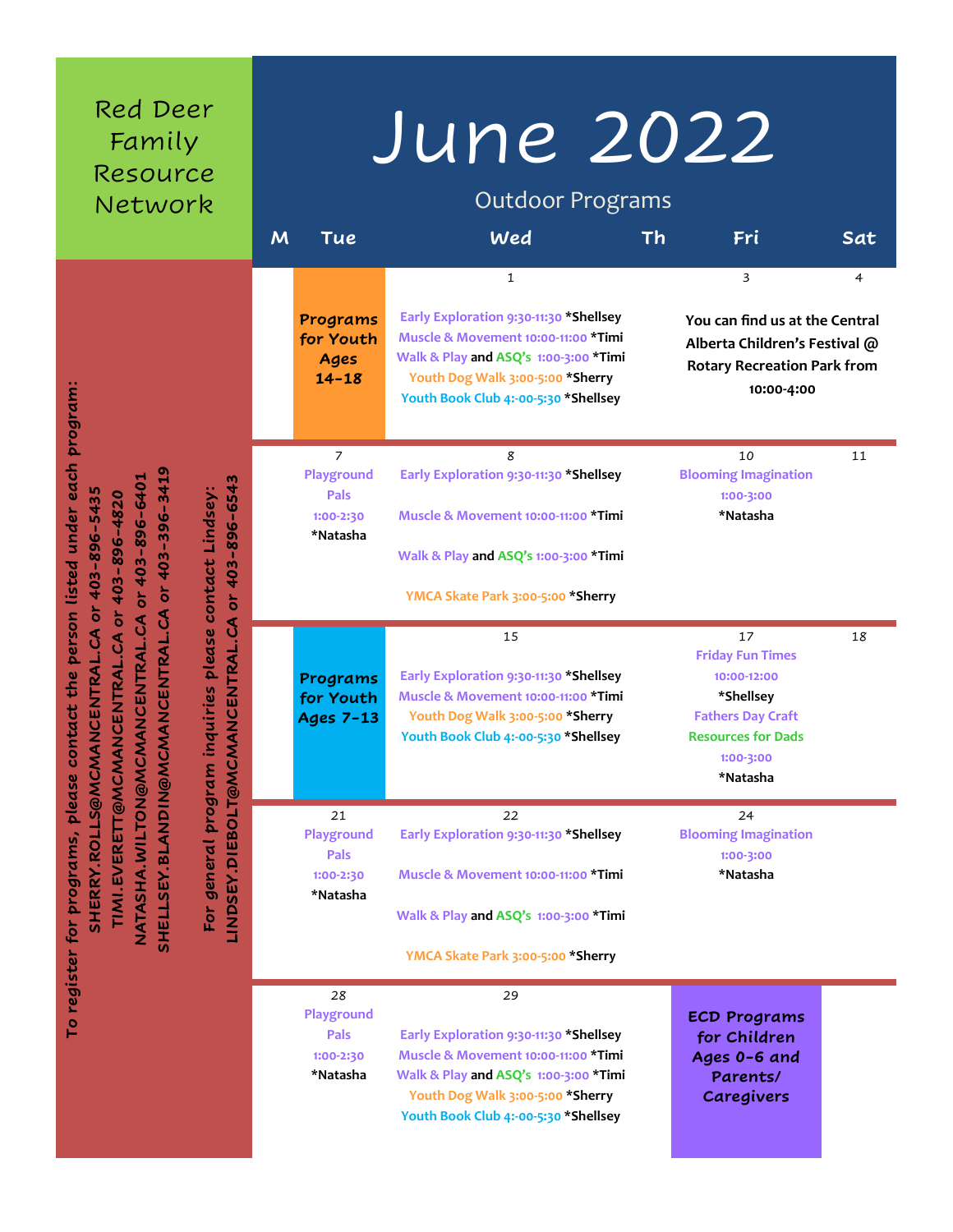| Red Deer<br>Family<br>Resource<br>Network                                                                                                                                          |     |     |                                                                              | June 2022<br><b>Virtual Programs</b>                                                                                           |                                                                 |     |                                                                                               |
|------------------------------------------------------------------------------------------------------------------------------------------------------------------------------------|-----|-----|------------------------------------------------------------------------------|--------------------------------------------------------------------------------------------------------------------------------|-----------------------------------------------------------------|-----|-----------------------------------------------------------------------------------------------|
|                                                                                                                                                                                    | Sun | Mon | <b>Tue</b>                                                                   | Wed                                                                                                                            | Thu                                                             | Fri | Sat                                                                                           |
|                                                                                                                                                                                    |     |     |                                                                              | $\mathbf{1}$<br><b>Virtual Create</b><br><b>With Me</b><br>10:00-11:00<br>*Natasha                                             | $\overline{2}$                                                  | 3   | $\overline{4}$                                                                                |
| contact the person listed under each program:<br>or 403-896-6401<br>or 403-896-6543<br>or 403-896-4820                                                                             | 5   | 6   | $\overline{7}$<br><b>Virtual Circle</b><br><b>Time</b><br>2:00-3:00<br>*Timi | 8<br><b>Online Book Club</b><br>4:-00-5:30<br>*Shellsey                                                                        | 9<br><b>Virtual Art</b><br><b>Attack</b><br>2:00-3:00<br>*Timi  | 10  | <b>Programs</b><br>for Youth<br><b>Ages 7-13</b>                                              |
| SHELLSEY.BLANDIN@MCMANCENTRAL.CA or 403-396-3419<br>inquiries please contact Lindsey:<br>MANCENTRAL.CA or 403-896-5435<br>CMANCENTRAL.CA<br>CMANCENTRAL.CA<br><b>MANCENTRAL.CA</b> | 12  | 13  | 14                                                                           | 15<br><b>Virtual Create</b><br><b>With Me</b><br>10:00-11:00<br>*Natasha                                                       | 16<br><b>Virtual Art</b><br><b>Attack</b><br>2:00-3:00<br>*Timi | 17  | 18                                                                                            |
| For general program<br><b>SHERRY.ROLLS@MC</b><br>NATASHA.WILTON@M<br><b>LINDSEY.DIEBOLT@M</b><br>TIMI.EVERETT@MCJ<br>register for programs, please                                 | 19  | 20  | 21<br><b>Virtual Circle</b><br><b>Time</b><br>2:00-3:00<br>*Timi             | 22<br><b>Virtual Create</b><br><b>With Me</b><br>10:00-11:00<br>*Natasha<br><b>Online Book Club</b><br>4:-00-5:30<br>*Shellsey | 23                                                              | 24  | <b>ECD</b><br>Programs<br>for<br>Children<br>Ages 0-6<br>and<br>Parents/<br><b>Caregivers</b> |
| ro                                                                                                                                                                                 | 26  | 27  | 28<br><b>Virtual Circle</b><br><b>Time</b><br>2:00-3:00<br>*Timi             | 29<br><b>Virtual Create</b><br><b>With Me</b><br>10:00-11:00<br>*Natasha                                                       | 30<br><b>Virtual Art</b><br><b>Attack</b><br>2:00-3:00<br>*Timi |     |                                                                                               |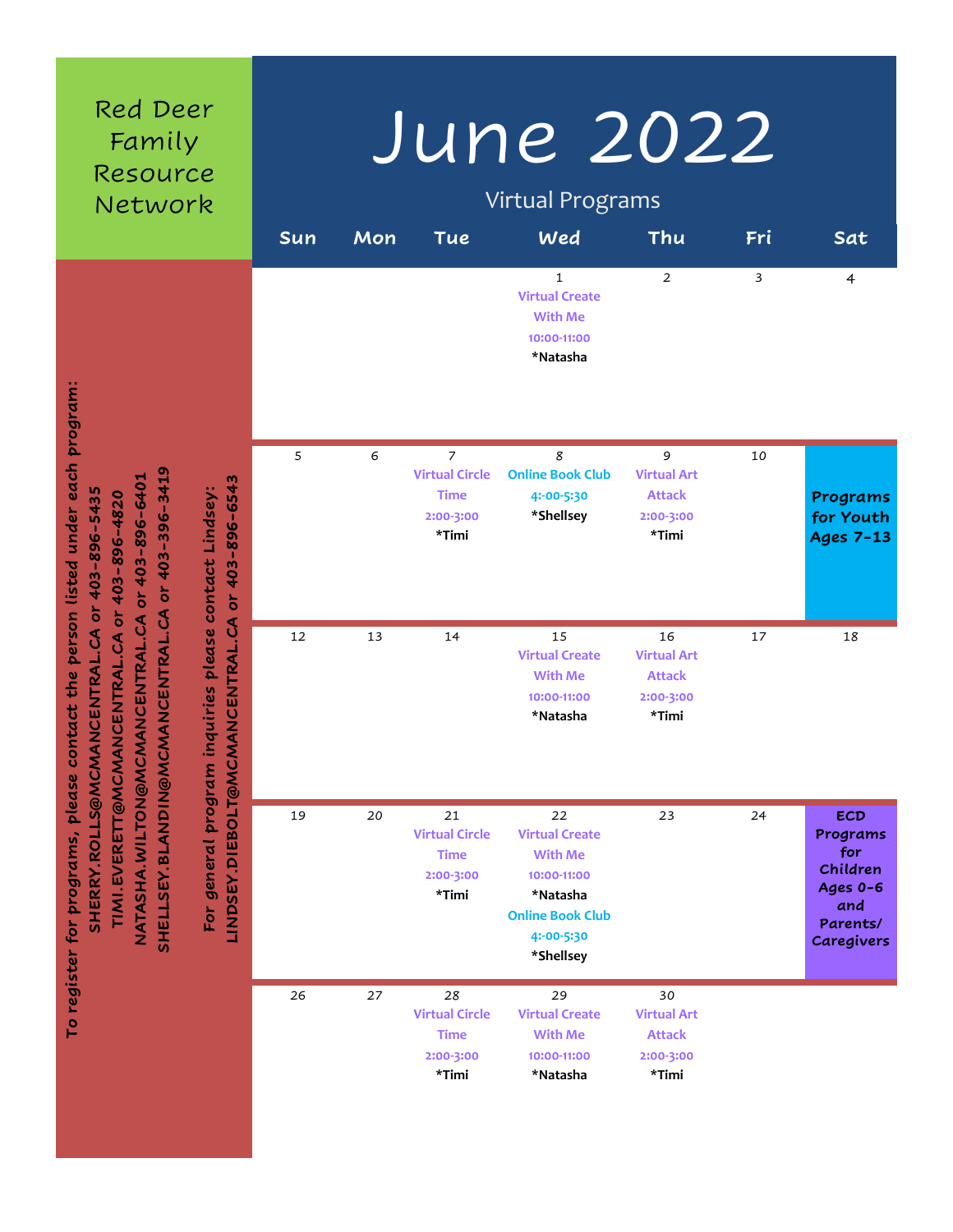# **June Youth & Parent Enrichment Program Info**

**Youth @ the Y:** Let's have some fun. We will have board games, crafts and learning experiences, all with friends our age. We have different themes for each get together to keep us learning and interested.

**Empowered Youth:** This is a youth program for children ages 7-13yrs old. It is a group that will share ways to feel more comfortable with who they are, what they do and like, and how to stand tall and strong in their own bodies. We will be using the Big Life Journals to help us to move forward in our awesome lives.

**Youth Book Club:** Book club is a way to share the love of reading and imagination together with others who love it. It's also a great opportunity for youth who are wanting to give a book club a shot. 2-3 chapters will be read by Shellsey, and then there will be a craft or experience to share afterward.

#### **FOR MORE INFORMATION OR TO REGISTER FOR THE PROGRAMS LISTED ABOVE CONTACT SHELLSEY.BLANDIN@MCMANCENTRAL.CA OR 403-396-3419**

**Youth Dog Walk:** With or without your dog, all teens are welcome. This Teen & Dog Walk is designed for Youth ages 13 and up. Bring your best furry buddy (or no dog, no worries). Youth will have to trust their buddy to help look for some clues to solve a mystery, as you walk the Kerry Wood path. This hike is a great way to enjoy the outdoors and have fun with your furry friend. No cell phones please.

**Teens 4 Teens:** Designed for youth ages 13 to 18, this free Teens 4 Teens Youth Club will demonstrate the value of healthy friendships and increase the teen's confidence, as they connect with positive peers. Youth will aim to have fun, laugh, and make new friends, crafts, fun games, and snacks. No cell phone use during the teens 4 teens group time please.

**YMCA Skate Park Fun:** Calling all teens/youth! Join your friends for some competition and fun at the YMCA Skate Park. There will be prizes! No cell phone use during the program please.

## **FOR MORE INFORMATION OR TO REGISTER FOR THE PROGRAMS LISTED ABOVE CONTACT SHERRY.ROLLS@MCMANCENTRAL.CA OR 403-896-5435**

**Kids Have Stress Too!:** This program provides a comprehensive introduction to key aspects of early childhood and brain development, as well as the crucial role caregivers and educators play in helping children learn effective stress-management strategies.

**ASQ's:** Have questions regarding your child's development? ASQ's are a great tool to track your child's development and see if they are hitting their developmental milestones! ASQ's are available for a child's first five years.

#### **FOR MORE INFORMATION OR TO REGISTER FOR THE PROGRAMS LISTED ABOVE CONTACT NATASHA.WILTON@MCMANCENTRAL.CA OR 403-896-6401**

**Resources for Dads:** We will have a variety of ideas for bonding with your child and information regarding positive affirmations for the little in your life.

**Tip Sheets:** There are currently 62 Triple P Tip Sheets that give parents and caregivers practical advice on positive approaches to parenting. These Tip Sheets are full of suggestions for preventing and managing common developmental issues and behaviors.

### **FOR MORE INFORMATION OR TO REGISTER FOR THE PROGRAMS LISTED ABOVE CONTACT TIMI.EVERETT@MCMANCENTRAL.CA OR 403-896-4820**